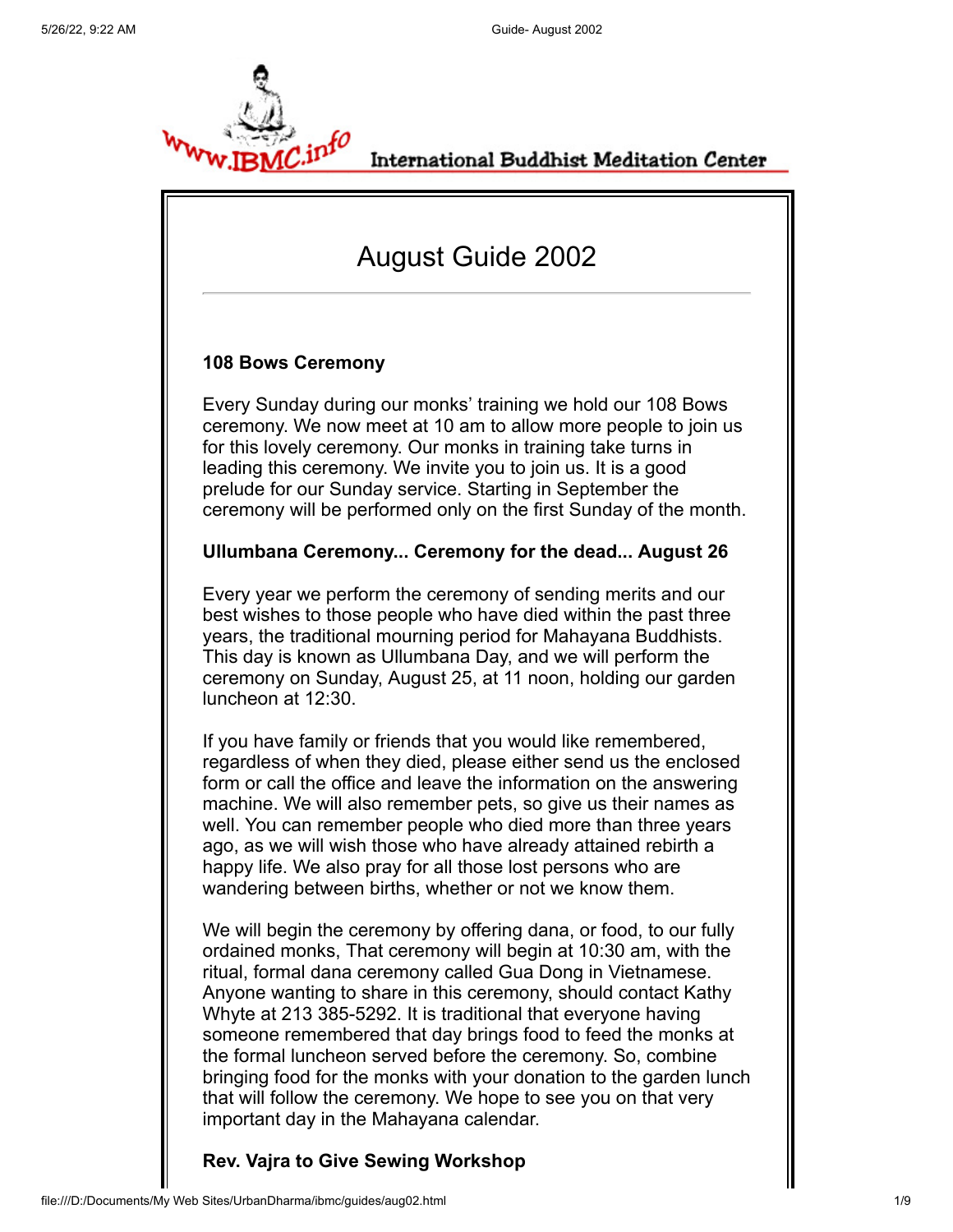Rev. Vajra Karuna is presenting a sewing rakasus workshop on Saturday, August 17. The workshop will run from 10 am until 1 pm. If you would like to learm how to sew your own rakasu (the yellow bib like thing that practitoners whenever they practice) this workshop is for you. It is required for all those in monks' training. Call the office at 213 384-0850 or Rev. Vajra directly at to sign up. A donation of \$10 is asked for.

# **Ullumbana Retreat to be held... August 29 - September 1**

This year we will hold the Ullumbana Retreat August 29 - September 1. So, mark your calendar for this important weekemd. If you have not yet taken refuge, that is officially become a Buddhist, you may do so at the end of the retreat.

**"He who has not realized Essence of Mind and seeks for Buddha without Is on a wrong path and acting foolishly; He who seeks Buddha by practicing certain doctrines Knows not the place where the real Buddha is to be found. He who is seeking to realize Buddha within his own mind He only is sowing the seed of Buddhahood."**

The retreat begins at 7 pm on Friday and culminates at 12 noon on Sunday with the ordination of four students as ten vow Novice Dharma Teachers, one person as an attha sila, an eight vow monk, and a number of upasakas (laypeople).

Wear comfortable, loose fitting clothing, bring your necessary toiletries, and be prepared for periods of zazen ( sitting), interspersed withkinhin (walking) and samu (work meditation). Meals will be simple but ample vegetarian.

The fee for the retreat is a mere \$75 (\$50 for full members). Call the office at 384-0850 or Rev. Karuna at

# **August Events**

## **Sunday Talks**

**8/4 Is Zen a Religion or a Philosophy?** 11am Rev. Vajra Karuna (Thich Tam Thi)

## **8/11**

11am Ven. Havanpola Shanti

8/18 The Good, the True and the Beautiful 11am Bro. Sangha Mitra Karuna

**8/25 Ullumbana Ceremony** 11am led by Ven. Karuna Dharma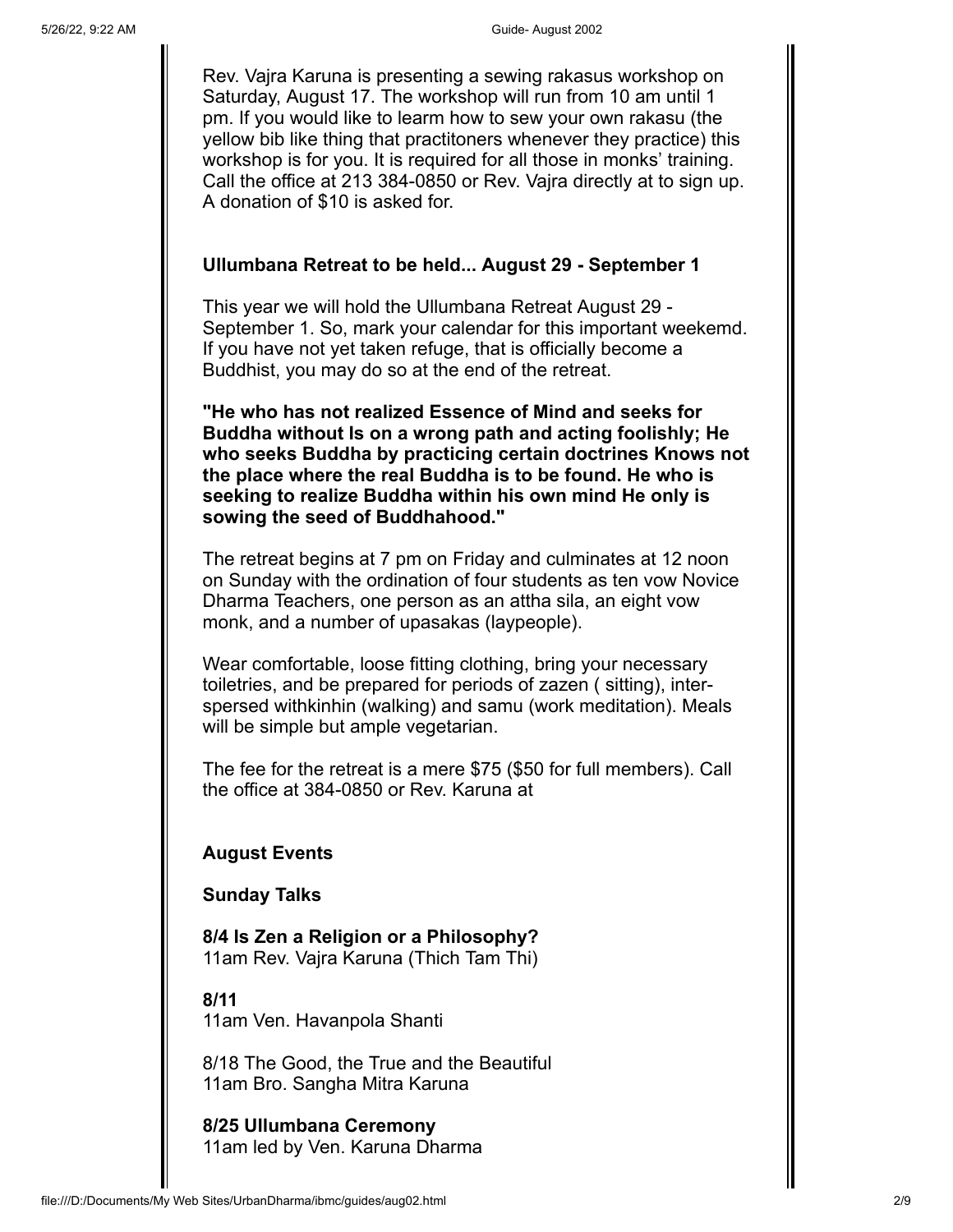## **Classes at IBMC**

Most classes are on vacation and will return in late September.

**Wed Buddhist Discussion and Meditation** 7-9pm... Rev. Kusala

**Fri Sitting Meditation** 7:30-9... Rev. Kusala

Special Events

**Every Sunday 108 Bows Ceremony** 10am led by a trainee

**8/25 Dana for Monks, 10:30 am** 11am... Ullumbana Ceremony for the Dead led by Ven. Dr. Karuna Dharma

**8/29-9/1 Ullumbana Retreat**

**9/1 11am... Ordination of Novice Dharma teachers, Attha sila and Lay people**

# **What Do We Believe? From Birth to Bereavement** by Ven. Dr. Karuna Dharma,

Given at a panel discussion at Temple Bn'ai Hayim in Encino. CA

## **Introduction**

I have been asked to speak on this evening's topic from a Buddhist perspective. As you may know, there are many Buddhist perspectives across the world and we American Buddhists are privileged to have them all alive and well in our country today. So I am going to talk with you about some of the ways the various Buddhist traditions ritualize and celebrate these marker events of life for both ethnic and western practitioners, all of us American Buddhists.

## **Birth**

Unlike the other religious traditions represented here, Buddhism requires no titual to enter a social or spiritual community of believers. In some traditionally Buddhist countries, such as Sri Lanka or Thailand, after the birth of a child, the parents bring the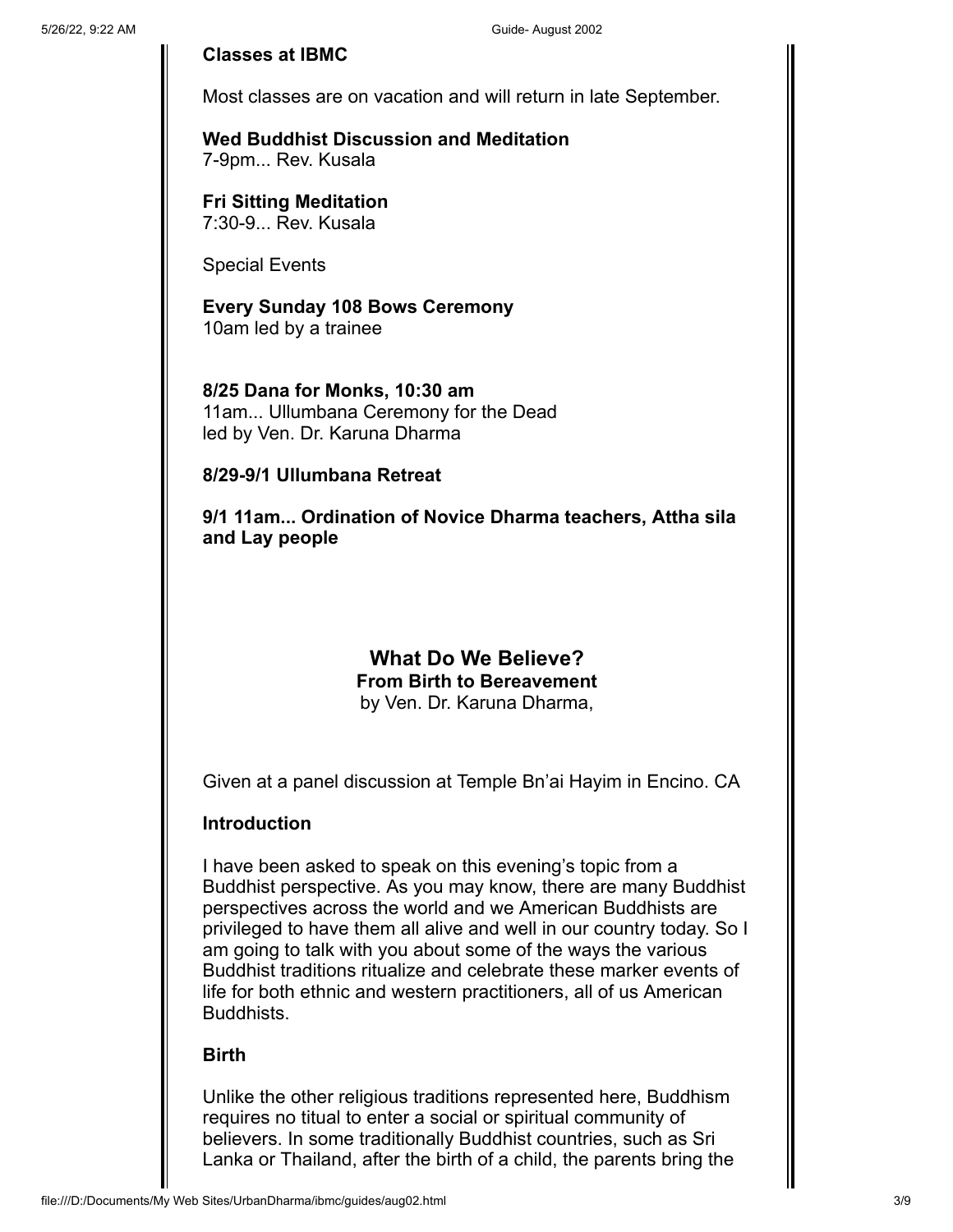child to the temple for a blessing within a few weeks, sometimes on the way home from the hospital. Or the monks will be invited to give a special blessing done in the parents' home. The monks will be presented with a meal and special gifts. The Chinese will not present the child to society until the 100th day after its birth. The Japanese cut the infant's hair for the first time on a ceremony on its 100th day of life. In the U.S., many temples offer naming ceremonies for children born to temple members. Most of these ceremonies have been developed over time by congregations in prder to meet their peoples' needs.

# **Coming of Age**

Everything is understanding. Buddhism is a daily practice. As a child grows in the midst of a Buddhist family, s/he naturally takes part in whatever rituals the family observes; most Buddhists have an altar and care of the altar is an important part of Buddhist practice, together with chanting, meditation, and visits to the temple/meditation center.

Many centers provide Dharma classes and family retreats, which are oriented to needs of children. There are also certain ceremonies (such as the celebration of the Buddha's Birth), which highlight the participation of children. In many Buddhist families the visits of monks or nuns to the home is an important event.

Usually somewhere between the age of 13 and 18 the child of a Buddhist family will voice the desire to "Take Refuge" or "Take Precepts." (sometimes become a monk or nun) and embrace the Buddhist path as an adult. Traditions vary according to centers but refuge is never given other than by the request of the person who must prove their understanding to the Precepts Master. For instance,when my daughter Chrystine was twelve, she asked my master to give her refuge at the close of a three-day retreat that she was attending along with all the adults. She did not ask me before hand, but he asked my permission before he performed the ceremony. She was the first child he gave refuge to in the U.S. When my daughter Elan was four she demanded to be given refuge; she was a veery determined child and after some discussion, he agreed and gave her refuge. She was the youngest child to whom he ever gave refuge.

After taking precepts the young Buddhist continues to practice and is encouraged by family and friends to grow in cultivation.

## **Marriage**

There is no Buddhist wedding ceremony. In traditionally Buddhist countries marriage is viewed as a social contract, so non-religious ceremonies are either performed in the home or government offices. But, a lovely tradition of having monks come to the home on the morning of the wedding to chant Blessing Sutras is followed in these countries. In the U.S. where weddings frequently are religious, Buddhists want to have their ceremonies performed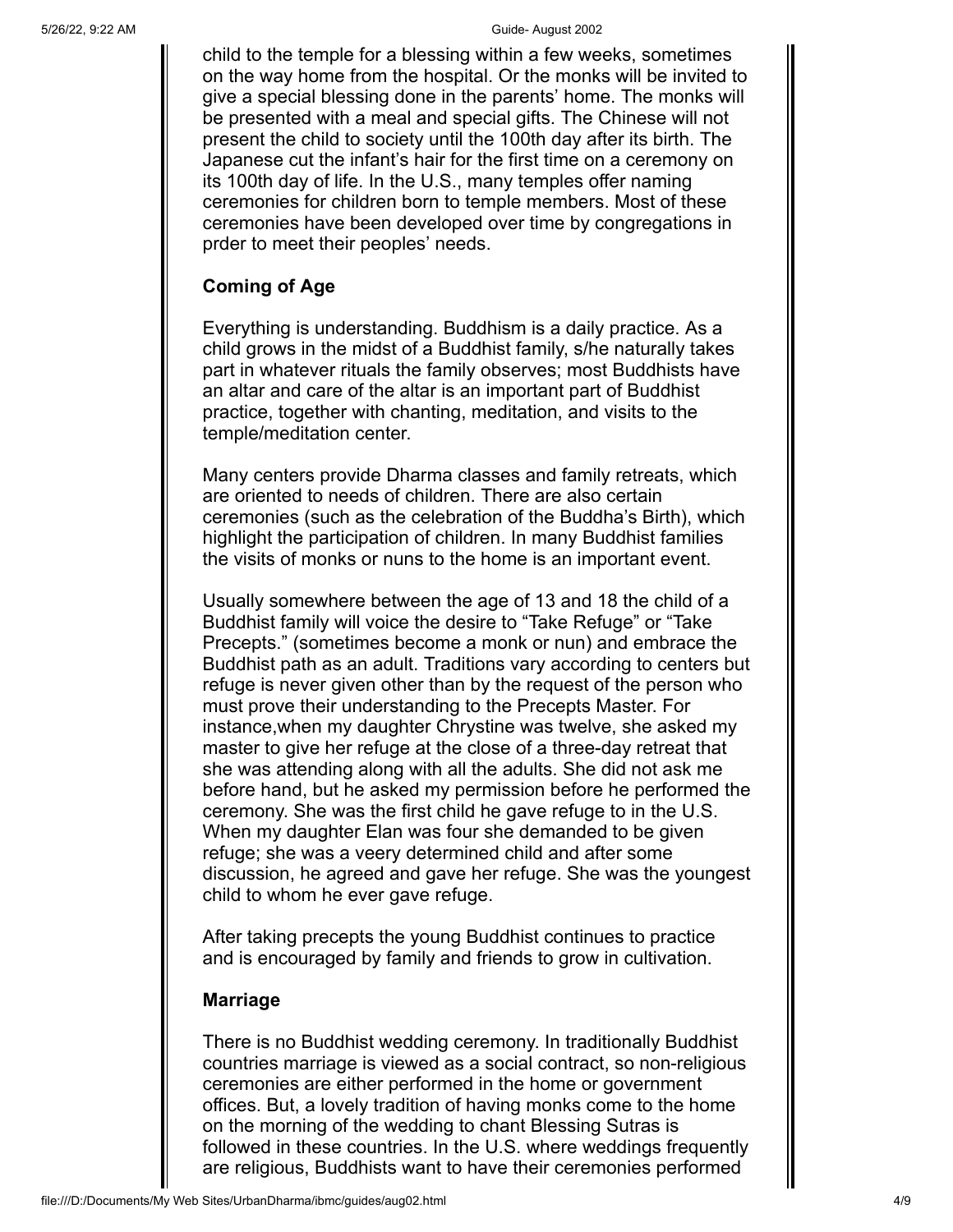by Buddhist clergy, often in the temple itself. Both ethnic and western Buddhists plan the ceremony with the help of clergy using established guidelines, which incorporate chants and readings from the appropriate Buddhist tradition.

For instance, I have performed numerous weddings and assisted in many as well, for both Buddhist as well as non-Buddhist couples who want a religious element to their ceremonies. I will not perform a wedding without first counseling the couple; then together we plan the ceremony.

I always incorporate the following Buddhist elements:

Chanting the three refuges begins the ceremony: I take refuge in the Buddha. I take refuge in the Dharma. I take refuge in the Sangha, and affirming the lay Buddhist precepts (moral code) by which they live. Rather like saying the 10 Commandments. The next step is to have the couple thank their parents by prostrating themselves before them, thanking them for all their help and support. The groom will thank the bride's parents for raising such a wonderful woman that he loves. The bride thanks his parents in a similar vein. This recognition of the parents is central to Buddhist attitudes toward family and society and implies the Buddhist belief in the inseparable interconnectedness we have with all living beings.

Toward the end of the ceremony, I will quote the Buddha's advice about marriage, since following it assures a long lasting, loving relationship. Those are from the Sigala sutta where the Buddha tells Sigala that to retain happiness in the family that a husband and wife have five responsibilities toward each other. That is 1) they must love and respect each other, never belittling or didsrespecting. 2) they ought to be hospitsable to their spouse's family and friends. 3) they must take good care of theoir resources 4) they ought to be faithful to each other 5) they should remember each other frequently wwith small gifts and tokens of affection. And I always bless the couple with both incense and water.

Of course, we also incorporate many Western elements as well, such as blessing the rings, kissing the bride, presentation of the couple to their guests etc.

# **Death**

From the Buddhist perspective, the only ritual of passage that is religious is the rites concerning death. Because of the Buddhist concept of rebirth, it is essential that we assist the dying person into his next life.

Therefore, when a person is dying, he is always surrounded by Buddhist clergy who will recite to him the Buddhist teachings significant to that person's tradition. They will recite the proper sutras and chant the names of the Buddhas and Bodhisattvas to help him on his journey. Particularly they will help him to recite the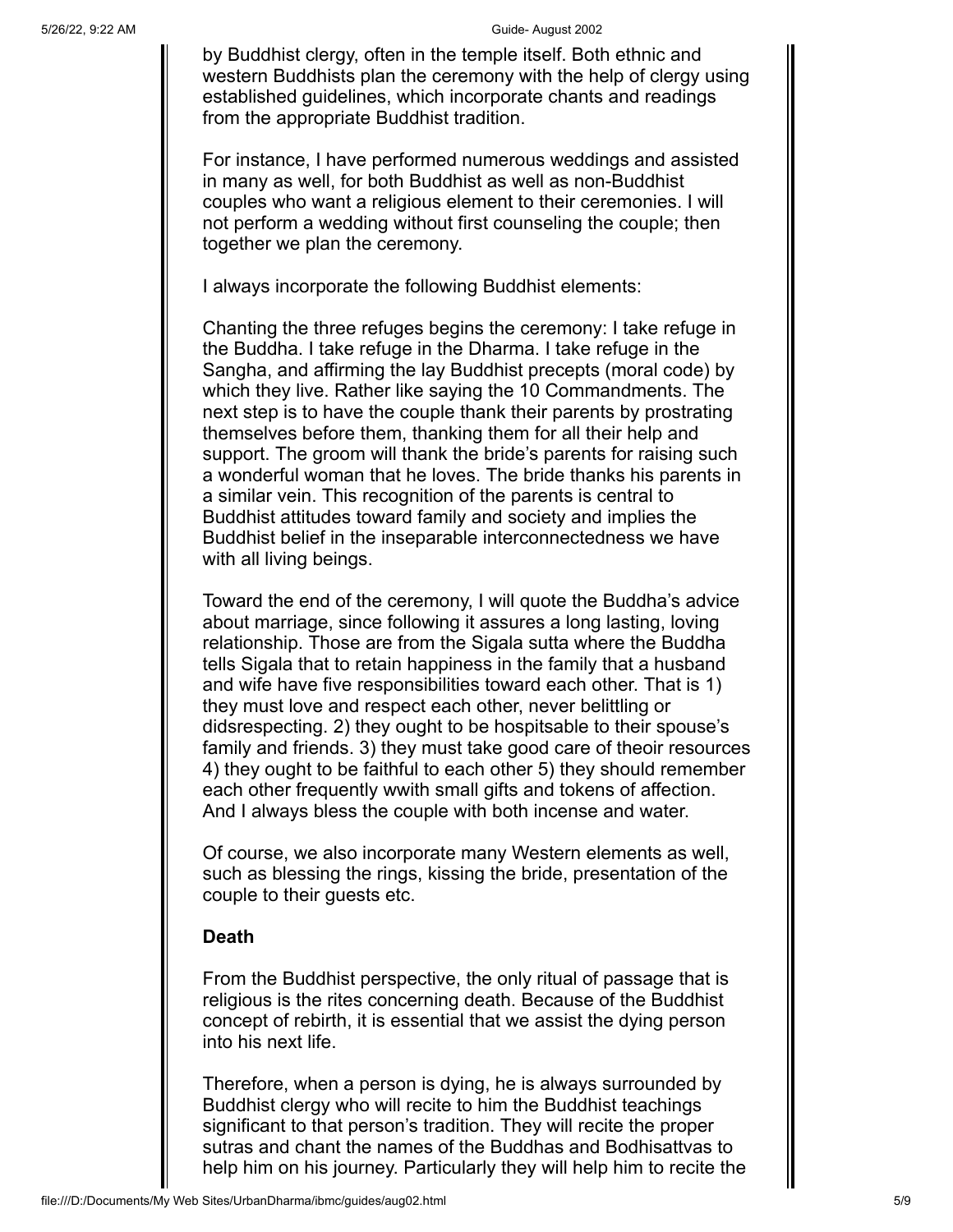Three Refuges and the Lay Precepts. They will end by having the dying person meditate and urge the person to concentrate on the Buddha. No one is allowed to weep or grieve in the room of the dying person, since that would be distracting to the dying person and make him want to stay to solace the grieving one. It also distracts from the issue at hand: helpimg the dying to focus upon the coming birth. I remember that when my teacher was dying, my duty was to help grieving people from his room back to the waiting room for them to recover before they returned back to his room.

After the death, the body is allowed to lie without handling for a number of hours, then cleaned and dressed in appropriate clothing. Since some cultures bury, others cremate, and the Tibetans break the bones and place the body parts for vultures and other beings to consume, there is a need for options of burial and cremation.

If the person is to be cremated, there is a private ceremony to which only relatives and close friends are invited. Sutras and chants are performed. Then the closest relative starts the body into the consuming flames. The monks continue chanting throughout the cremation. If the body is buried, there will be a funeral, followed by a cortege to the cemetery, where again, chants and recitations are performed.

Every day for seven days a ceremony is held (ordinarily as part of the family's daily practice of chanting before the altar.) The first big ceremony is held on the seventh day. Then a ceremony every week for the next six weeks culminating with a large memorial service on the 49th day which all friends, relatives and associates will attend. Then there is also a big ceremony on the 100th day and first year anniversary. During these ceremonies sutras will be recited, mantras chanted (short sayings repeated in a ritualistic manner) and prayers will be offered to the dead person, wishing him well along his journey. In my tradition, we use many loud instruments to catch the dead person's lingering conciousness and to urge him forward on his journey. For instance, the monks will circumambulate the casket, knocking on it, to catch his attention and to help him "wake up" to his journey to a new life. We have a relative or friend play the role of the dead person by holding his photograph, and another person holding a memorial tablet on top of their head, facing the altar, and saying the three refuges, chanting the important chants and making a confession to misdeeds committed over lifetimes. In Thera-vadan temples, the relatives offer merits to the departed by emptying water from a jug into a large bowl.

The end of the formal mourning period comes on the third year anniversary, although other lesser important remembrances will also be held. Of course, all Buddhist ceremonies end with offering Dana to the assembled monks, that is a meal and gifts, so that the family will passany merits which they have reaped to the dead. This also helps to support the Sangha (community of monks and nuns, who live on thre generosity of the lay followers.).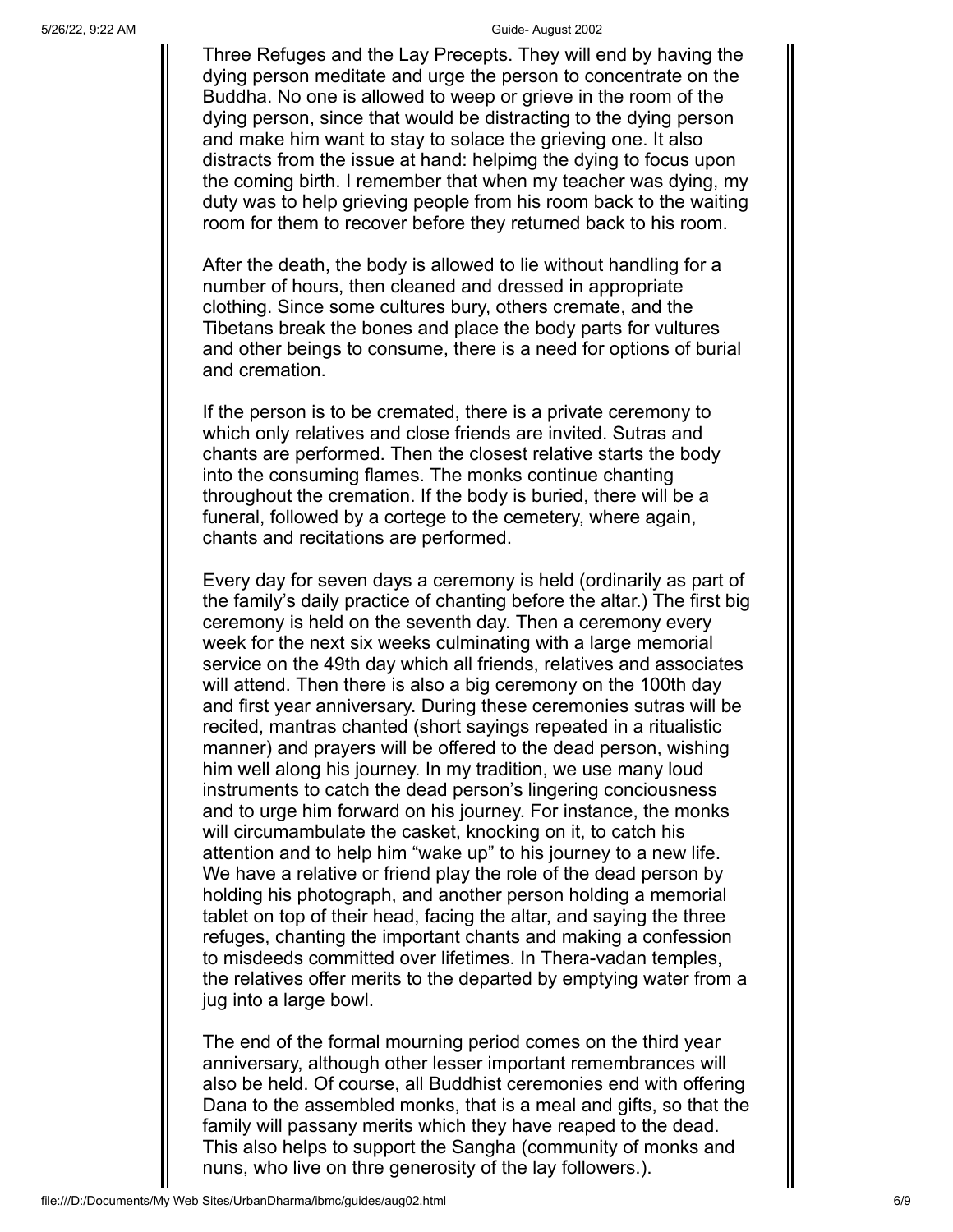# **Zen and the Ten Commandments** by Rev. Vajra Karuna

The Ten Commandments as listed in the Old Testament are

1) Worship only the god that took you (the Jews) out of Egypt.

2) Do not make or worship carved images.

3) Do not take (the true) gods name in vain.

4) Keep the seventh day holy.

5) Honor one's parents.

6) Do not commit murder.

7) Do not steal.

8) Do not use bear false witness.

9) Do not commit adultery.

10) Do not covet your neighbor's property.

These commandments can be divided into two sets. An exclusively religious set and a non-exclusively religious set. Commandments five through ten are decidedly non-exclusively religious in that every society in the world to some degree acknowledges them as essential for social harmony. In fact, even the most anti-religious secularist will acknowledge the importance of these rules. Since these commandments, in the form of skillful means, are also an essential component of Buddhism we need not deal with them further. Commandment number four, keeping the seventh day holy, is also found in a modified form in Buddhism. Buddhism requires that four times a month, namely on the new, full and two quarter moons, at least monks reserve these days for reciting the monastic rules, for confession of vow violations, and for renewing of their vows. Lay people, while not required, are encouraged to observe these more or less once a week holy days by taking on three extra precepts for that day. Even the third commandment of not taking the holy name in vain is compatible with Buddhism. Buddhist have their own holy names and thus do not want these taken in vain. Also, in that Buddhists are expected not to use speech that is harmful to others, this by extension should mean not being disrespectful to any other person's objects of devotion, especially a religious one.

This leaves only two commandments to examine for compatible or incompatible with a Buddhist tradition. I have no doubt that both the commandments to not worship any god but Yahweh, and to not make or worship carved images, are entirely incompatible to most forms of Buddhism. But this is not necessarily entirely true for Zen. From a Zen perspective if at least the second command can be inter-preted as warnings against what is called religious titanism, then Zen may be able to acknowledge it as compatible with its thinking. Titanism is the exalting of human beings to be the measure of all things. A kind of ultra-deifying of humanity. The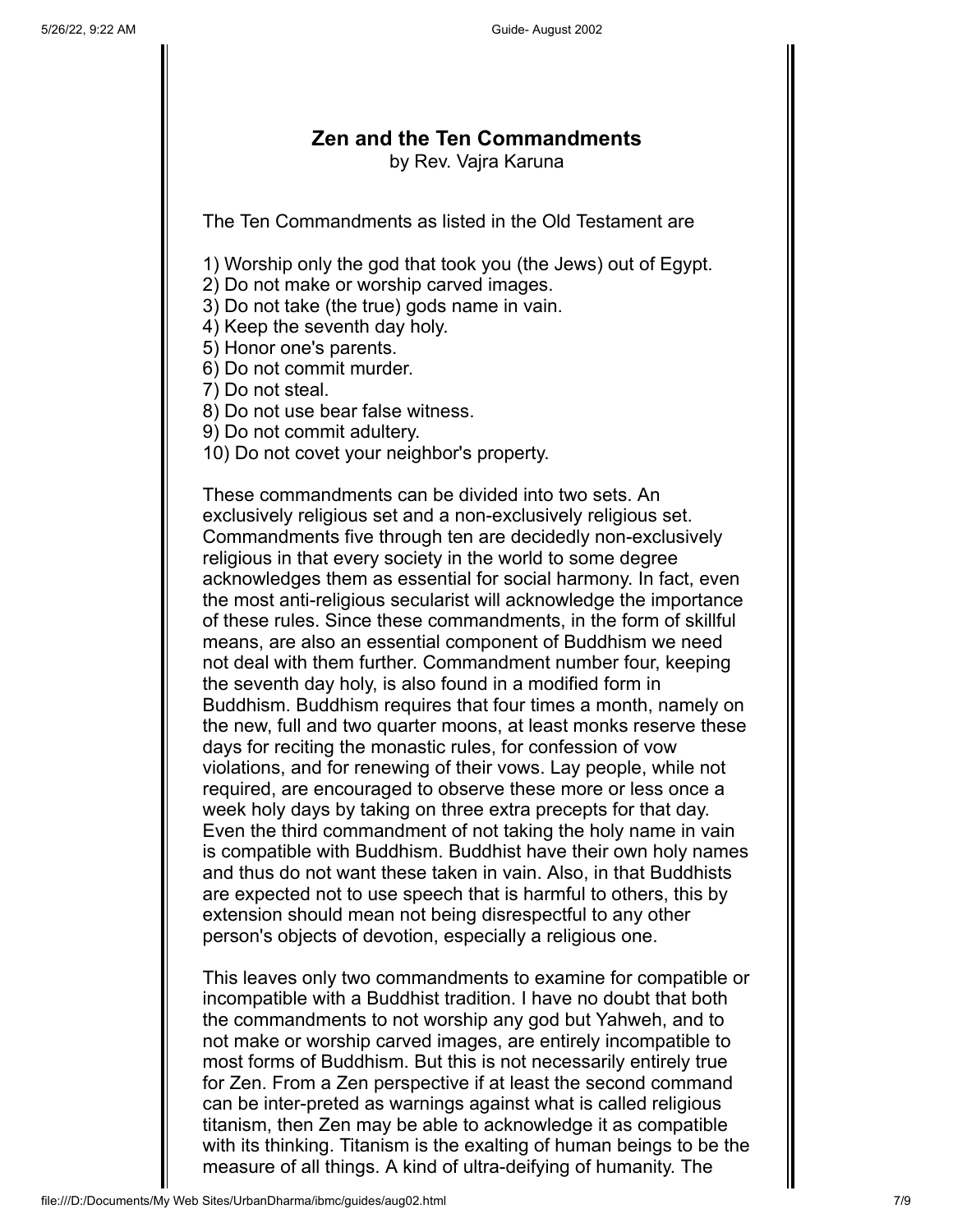great danger of such exaltation is that it easily justifies the right of one so-called perfect leader to assume god-like authority. This is true whether the titanism is of a secular or religious kind. Secular titanism at its worst can be used politically to justify the right of a dictator or some totalitarian elite to oppress the masses. But even in its seemingly benevolent secular form, as secular humanism, it is a form of titanism in that it glorifies human reason above all things which has helped to justify humanity's indiscriminate and ruthless exploitation and destruction of so many non-human species, as well as pollution of the environment. This is arrogance. Religious titanism, on the other hand, especially as manifested by Buddhism and some other Indian religions, teaches that perfected mankind is ultimately greater than the gods. Furthermore, such titanism teaches that the ultimate religious goal can only be achievd by an ascetic minority. This is elitist titanism. We can thus say that the main problems with titanism, secular or religious, is that it can lead to an oppressive arrogance and a discriminatory elitism.

Barring the fact that the Old Testament teaches that man is made in the image of God, which in itself can be titanist, the idea that mankind should not exact, much less worship, anything that is clearly of this world is a preventative to titanism. The very antiiconic or extreme objection on the part of the Old Testament to carving or otherwise making images of worldly creatures or beings is the practical or concrete manifestation of this anti-titanism.

One of the most remarkable aspects of Old Testament religion is that it never deified Moses. This prophet is the most important figure in the entire Old Testament. It is upon his revelations that the entire Jewish religion is founded. Most other major religion have to some degree deified their founders; this certainly includes Buddhism. To emphasize the uniqueness of Judaism in this regard we should note that, not only has Moses not been deified, but instead he has been made a subject of humiliating castigation. The Old Testament says that after forty years of sacrifice and misery in the desert Moses is finally allowed to lead the Israelites to the border of the promised land, only to be told by God that all but he may cross into the land. He is ordered to remain behind to die, and not even have his death spot is to be recorded. Thus no cult around him as a holy man, much less as a god, was to be allowed. This is an ultimate expression of anti-titanism.

Zen, as a form of Buddhism, is not immune to titanism. Nonetheless, it has an Old Testament quality about it when it comes to the iconoclastic way it so often treats the Buddha, as well as its own holy patriarchal lineage. This is manifested in the Zen toilet jokes about the Buddha, (such as, What is Buddha? Buddha is a piece of dried shit on a stick.) and in the stories that tell of the surprising disrespect with which patriarchs are sometimes treated by their students. This Zen "bringing the Buddha and patriarchs from heaven back down to Earth" can be said to serve the same anti-titanist function as the story of Moses does. If we look at the Old Testament story and the Zen stories